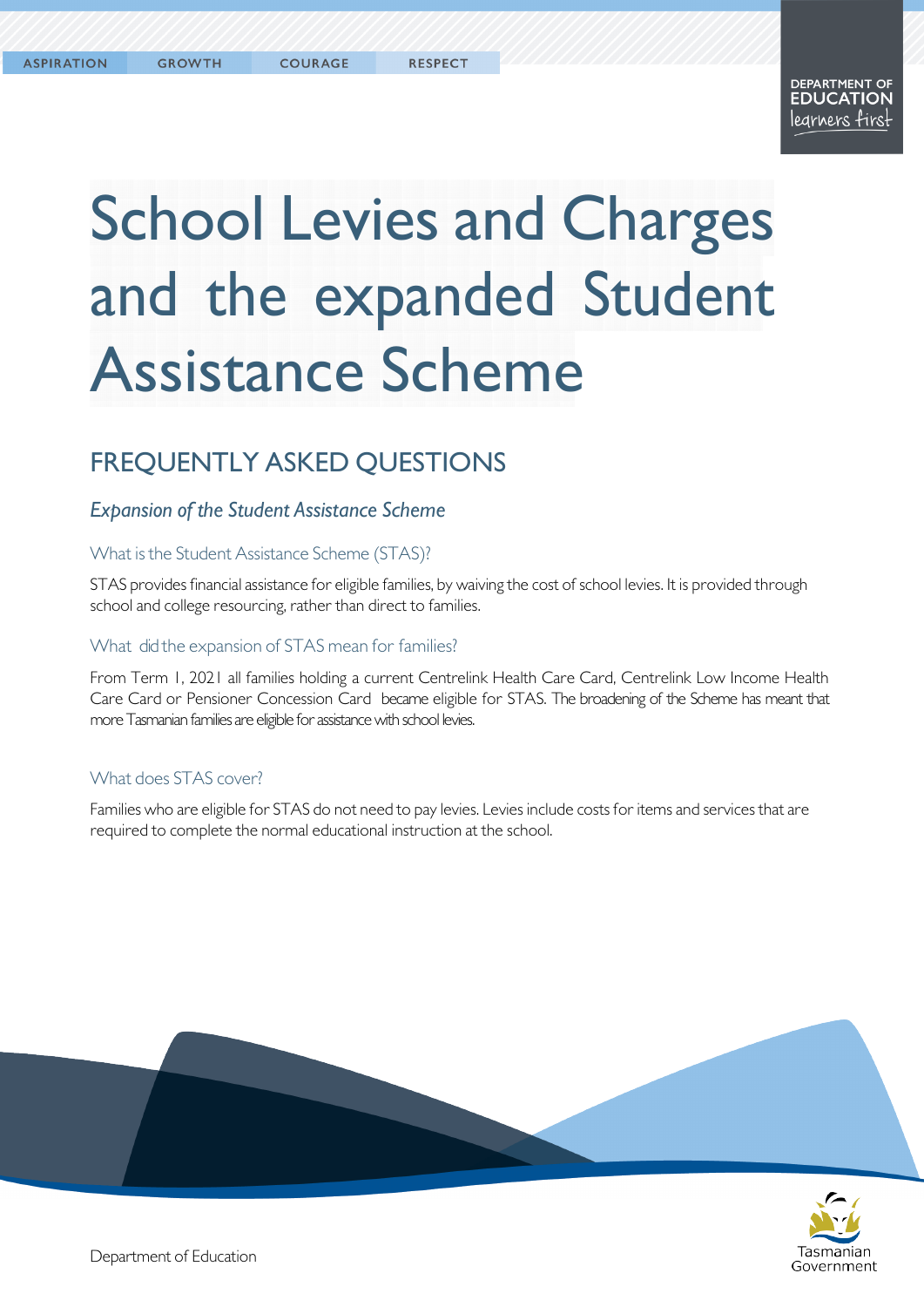Families eligible for STAS are also eligible forthe Spectacles Assistance Scheme, which provides financial assistance towards the purchase of spectacles for students who require them from participating optometrists.

STAS does not cover the cost of uniforms. The Department of Education has a School Uniform Exceptional Assistance Scheme for students in exceptional or extenuating family circumstances. For more information on this please contact the social worker at your child's school.

#### I am currently receiving STAS. Do I need to reapply?

Most parents who currently receive STAS will not need to provide any additional information and will not need to reapply. You cannot apply online or add additional students in the online application form if you are already receiving STAS. If you wish to add a newly enrolling child to your existing STAS file, please email the details to [stas@education.tas.gov.au.](mailto:stas@education.tas.gov.au)

#### Are students with their own Health Care Card eligible for STAS?

If a student who is under 18 holds their own Health Care Card, is recognised as independent by Centrelink (meaning they are responsible for themselves) and is enrolled as an independent student, they are eligible for STAS.

Students holding their own Health Care Card *without* independent status are not automatically eligible for STAS. Eligibility is based on their parents' holding a Centrelink Health Care Card, Centrelink Low Income Health Care Card or Pensioner Concession Card in their own name. This is because parents are responsible for paying school levies.

#### How do I apply for STAS?

Detailed information about eligibility for STAS can be found in the Student Financial Assistance [Guidelines.](https://tasedu.sharepoint.com/sites/intranet/_layouts/15/DocIdRedir.aspx?ID=TASED-1060461114-135)

Online [applications](https://www.education.tas.gov.au/parents-carers/parent-fact-sheets/fees-levies/) will open for the 2022 school year on October 1st, 2021. If you would prefer a hard copy application, you can request a form from your school office or Service Tas shops.

#### Who do I contact if I have a question in relation to STAS?

Questions about STAS can be forwarded to the Department of Education's Financial Services Unit at [stas@education.tas.gov.au](mailto:stas@education.tas.gov.au) or by calling 1800 827 055.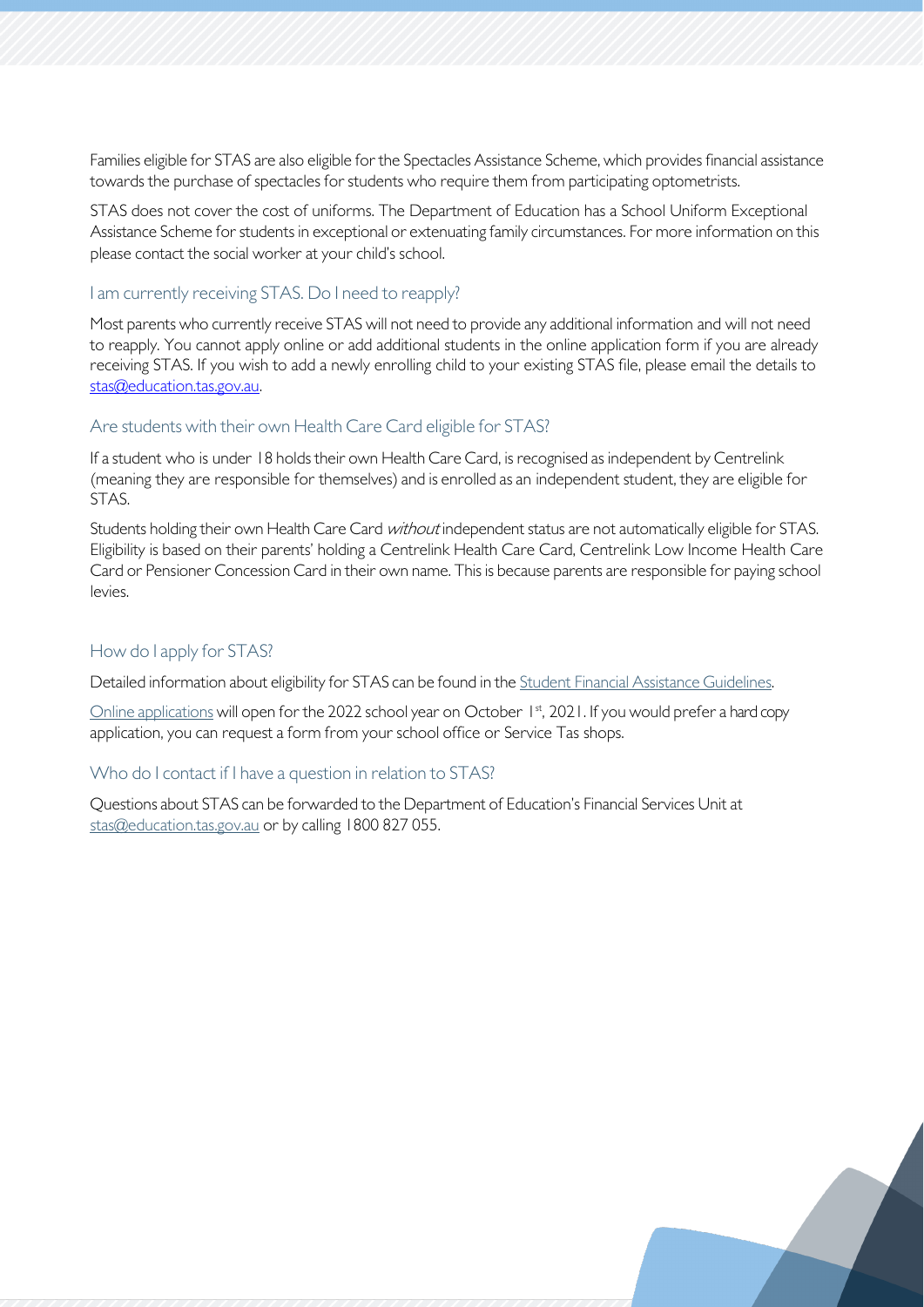# *Levies and charges in Tasmanian Government schools*

## Why do schools have different levy amounts?

Under the *Education Act 2016*, principals are to develop their own school policy for levies and charges. Levies are set in consultation with the school community, through the School Association Committee. Because of this, levy amounts can vary between schools. Levies must be set at the minimum amount possible.

# What is the difference between a levy and a charge?

Levies and charges are payments made by parents to their child's school. Levies incorporate required costs, and charges are for optional costs. Schools work hard to minimise the costs of levies in line with community expectations.

Levies include costs for items and services that are required to complete the normal educational instruction at the school. Levies include the cost of:

- Any items which are essential to completing the student's core curriculum (e.g. essential stationery, textbooks, cooking ingredients, gardening supplies).
- Any services like excursions, performances and activities that are part of the curriculum (e.g. out-ofschool excursions taken as part of a subject, in-school performances, guest speakers, class, year-level, and subject-specific camps).

Levies are not payable by families of students eligible for STAS.

Charges are payments made to the school for items or services that are optional. Charges may apply for:

- Optional activities (e.g. school band program)
- Optional items (e.g. yearbook, school photos)
- More expensive items/materials than the standard materials provided (e.g. hardwood instead of pine in woodwork)

#### Are textbooks and equipment for years 11 and 12 included in the levy?

Textbooks, graphics calculators, and wearable items are not required to be included in the levy for students in Years 11 and 12, but work is underway to reduce costs to families for future years.

#### What about interstate and international school trips?

These are not included in the school levy, even if these are part of a student's curriculum (e.g. language trips). These costs are charged for separately and are not waived for families supported by STAS.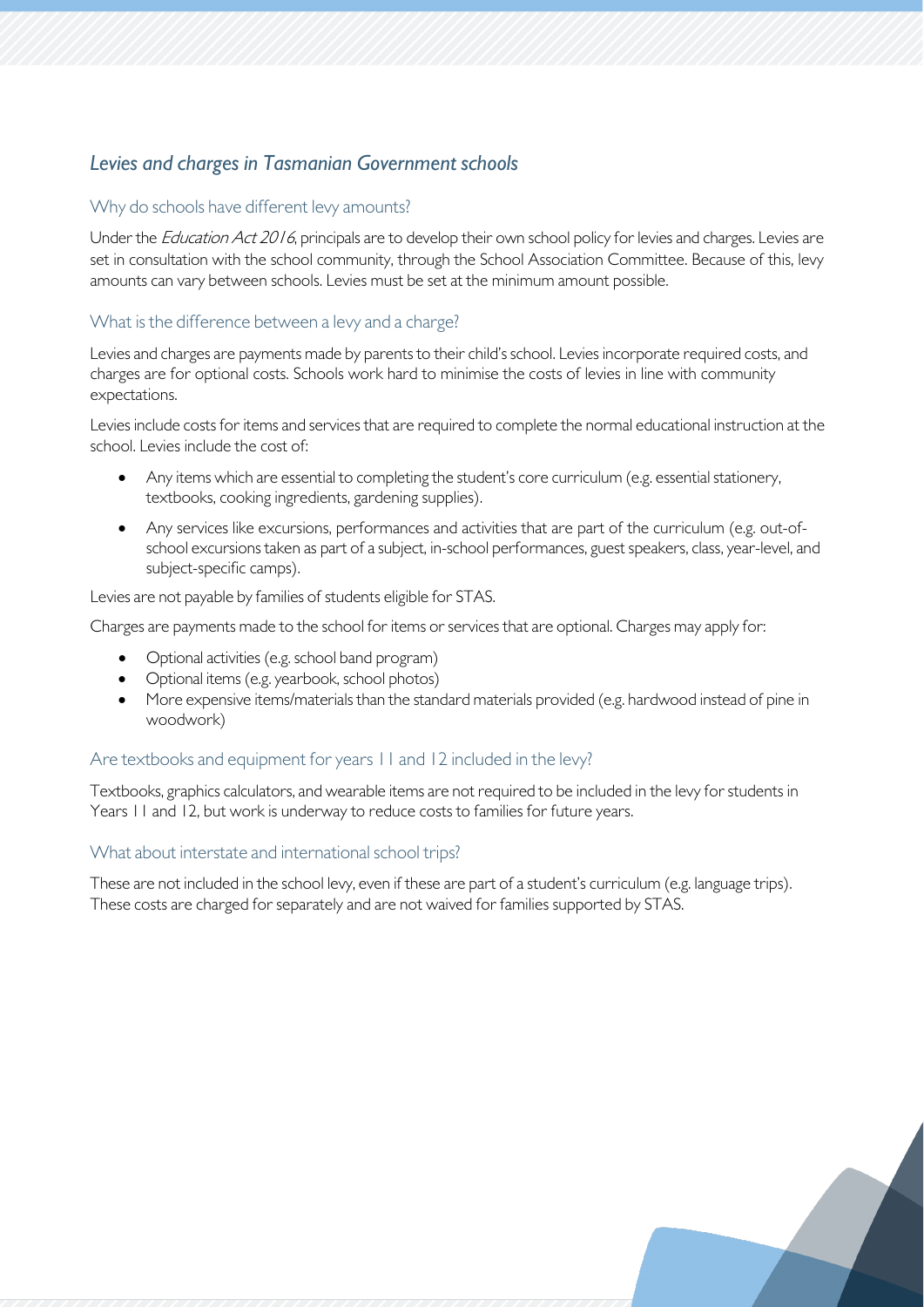#### How can I provide feedback on the levies and charges at my school?

As a parent of a child at a Tasmanian Government school, you are a member of your School Association. If you would like to provide feedback on levies and charges, you can either do so through the School Association Committee or by contacting your school business manager.

#### What should I do if I am having difficulty paying my child's levy?

If you have Centrelink Health Care Card, Centrelink Low Income Health Care Card or Pensioner Concession Card your family is eligible for STAS, and you do not need to pay levies. More information can be found in the Student Financial Assistance [Guidelines.](https://tasedu.sharepoint.com/sites/intranet/_layouts/15/DocIdRedir.aspx?ID=TASED-1060461114-135)

You can pay school levies through a payment plan, which can extend throughout the school year. Please contact your child's school if you would prefer to pay levies on a payment plan.

If your family is experiencing financial difficulty or hardship, you can contact your child's school to find out what support options are available. If you have any further questions you can contact the Financial Services unit at [stas@education.tas.gov.au](mailto:stas@education.tas.gov.au) or on 1800 827 055.

## Will my child be prevented for participating in any learning activities that are part of the curriculum if their levies have not been paid?

Students will not be prevented from participating in learning activities that are part of the curriculum if their levies have not been paid.

#### What happens if I do not/cannot pay my child's levies and charges, and don't qualify for STAS?

If your family has not paid their levies by the due date and has not organised to pay by instalments, the school will be in contact to remind you that payment is due and will check to see if your family requires support. If your levies remain unpaid afterthe school has sent two follow-up letters, the matter will be forwarded to Finance and Budget Services within the Department of Education to be followed up.

#### How do I pay levies and charges?

Levies can be paid:

- At the school (by EFTPOS, cash or cheque)
- At Service Tasmania (by EFTPOS, cash or cheque)
- Through BPAY (using the Biller Code and Reference on your invoice)
- By mail, forward your cheque, money order or credit card details to the school, with the payment slip from your invoice attached (payable to the Department of Education).

Payment plans can also be set up through your school, including payment plans extending throughout the school year.